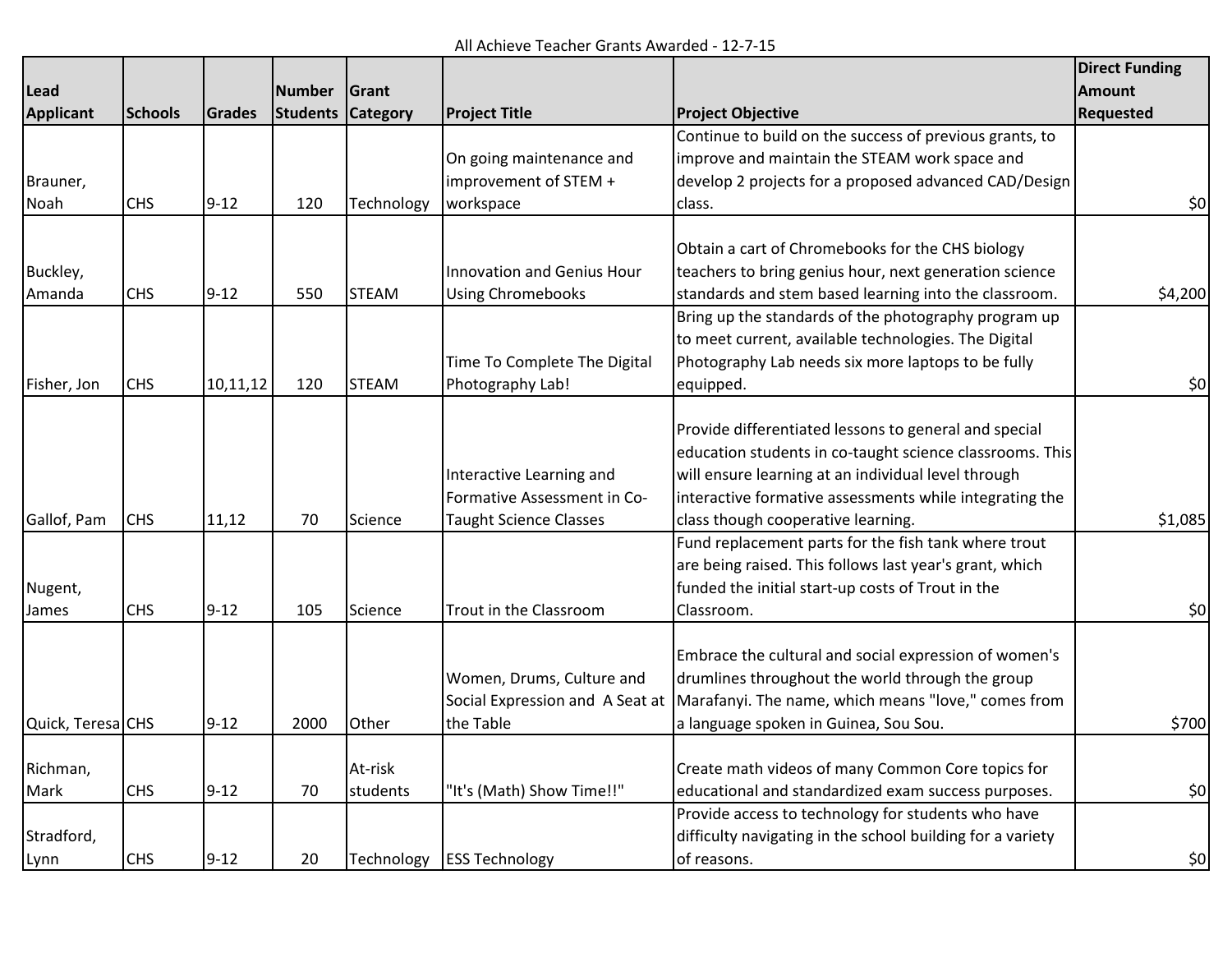All Achieve Teacher Grants Awarded - 12-7-15

|                  |                |           |               |                 |                                 |                                                          | <b>Direct Funding</b> |
|------------------|----------------|-----------|---------------|-----------------|---------------------------------|----------------------------------------------------------|-----------------------|
| Lead             |                |           | <b>Number</b> | Grant           |                                 |                                                          | <b>Amount</b>         |
| <b>Applicant</b> | <b>Schools</b> | Grades    | Students      | <b>Category</b> | <b>Project Title</b>            | <b>Project Objective</b>                                 | <b>Requested</b>      |
|                  |                |           |               |                 |                                 |                                                          |                       |
|                  |                |           |               |                 |                                 | Position 14 students for completion of the 3 year        |                       |
|                  |                |           |               |                 |                                 | Science Research Course via Synthetic Biology Research.  |                       |
|                  |                |           |               |                 |                                 | Students will conduct advanced research for which        |                       |
|                  |                |           |               |                 |                                 | equipment and support is required, so they can re-       |                       |
| Tumolillo,       |                |           |               |                 |                                 | program the various bacteria's DNA to change its         |                       |
| Allan            | <b>CHS</b>     | 10,11     | 14            | <b>STEAM</b>    | <b>Synthetic Biology Trial</b>  | genome and function.                                     | \$4,000               |
|                  |                |           |               |                 |                                 |                                                          |                       |
|                  |                |           |               |                 |                                 | Start a chamber music series with concerts by three      |                       |
|                  |                |           |               |                 |                                 | world class string quartets in the Black Box Theater.    |                       |
| Van Beveren,     |                |           |               | Performing      |                                 | Before the concerts, the groups will work with our       |                       |
| Todd             | <b>CHS</b>     | $9 - 12$  | 135           | Arts            | <b>Chamber Music Series</b>     | chamber orchestra working that concert's repertoire.     | \$0]                  |
|                  |                |           |               |                 |                                 | Inspire my AP Studio Art/Art 4 students and expose       |                       |
| Weisbord,        |                |           |               |                 |                                 | them to new ways of approaching their work by working    |                       |
| Ellen            | <b>CHS</b>     | 11,12     | 17            | Art             | <b>Performance Drawing</b>      | with an artist-in-residence.                             | \$0]                  |
|                  |                |           |               |                 |                                 |                                                          |                       |
|                  |                |           |               |                 |                                 | A 3rd grade class at Jefferson will work with a Columbia |                       |
|                  |                |           |               |                 |                                 | High School art class to create and publish a book. Each |                       |
| Kruglinski,      |                |           |               |                 | Book Publishing- Art and        | 3rd grader will be partnered with a high school student  |                       |
| Laura            | CHS, JEF       | 3,10      | 50            | Art             | <b>Literacy Collaboration</b>   | collaborator/mentor to help create illustrations.        | \$2,350               |
|                  |                |           |               |                 |                                 | Expose middle and high school students to music from a   |                       |
|                  | CHS,           |           |               |                 |                                 | variety of cultures. Meet and interact with musicians    |                       |
|                  | MMS,           |           |               | Performing      | Cultural Workshops and          | from these diverse cultures and create an opportunity    |                       |
| Rubin, Mara      | SOM            | $8 - 12$  | 1200          | Arts            | <b>Concerts</b>                 | for the community at large to experience the music.      | \$8,000               |
|                  | CHS,           |           |               |                 |                                 | Supply state-of-the-art performance chairs to the        |                       |
| Walker,          | MMS,           | 6,7,8,9,1 |               | Performing      |                                 | instrumental music department in the SO/M School         |                       |
| Kaitlyn          | SOM            | 0,11,12   | 772           | Arts            | Musical chairs, take a seat!    | District.                                                | \$12,220              |
|                  |                |           |               |                 |                                 |                                                          |                       |
|                  |                |           |               |                 |                                 | Fund websites for the Special Education Parent Teacher   |                       |
|                  |                |           |               |                 |                                 | Organization (Sp Ed PTO) and for the Special Education   |                       |
|                  |                | Pre       |               |                 |                                 | Parent Advisory Committee (SEPAC) so that each           |                       |
| Weiland,         |                | School-   |               | Parent          | <b>Special Education Parent</b> | organization can communicate more effectively with       |                       |
| Karen            | All            | 12        | 1000          | Outreach        | Outreach                        | their membership.                                        | \$0]                  |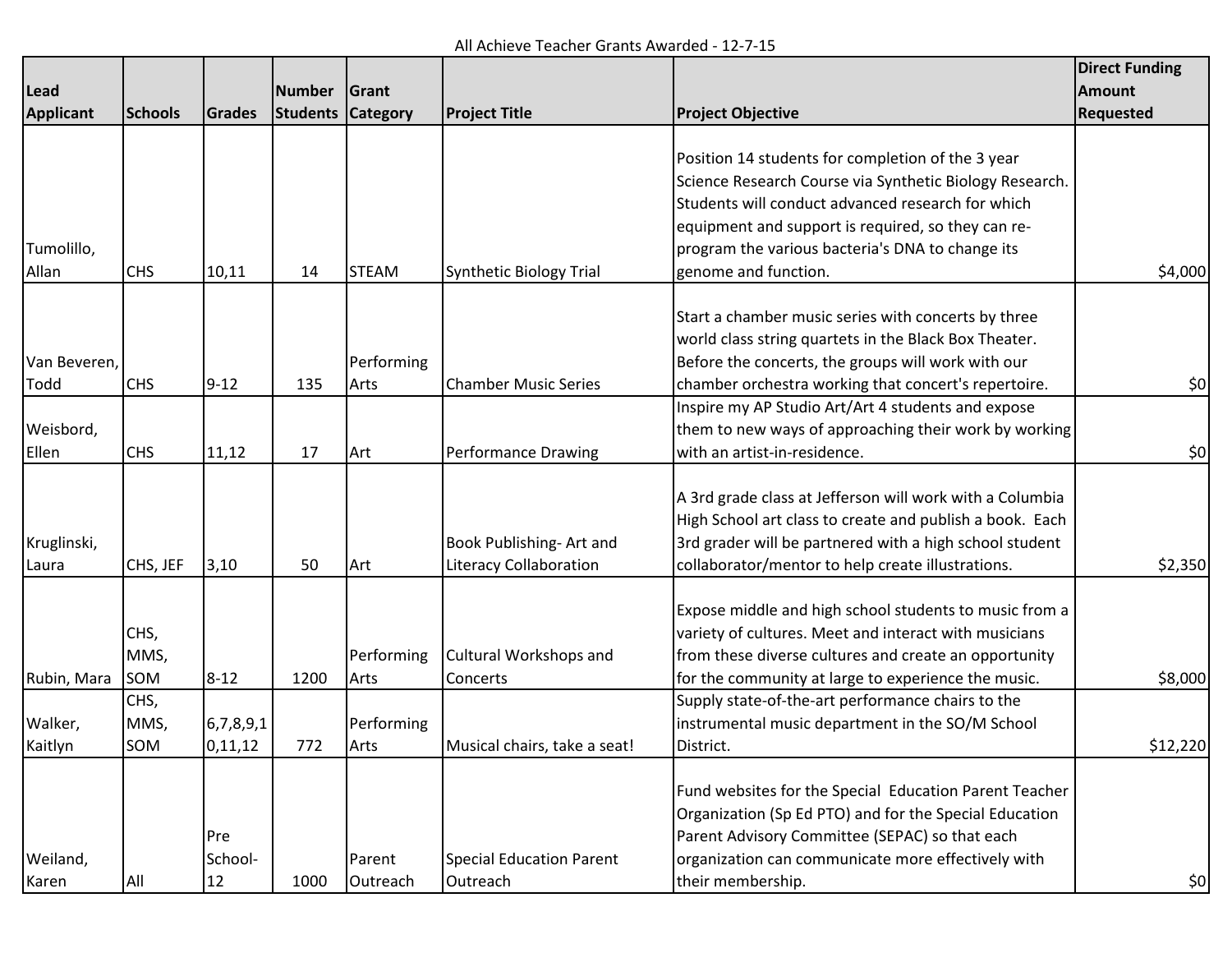All Achieve Teacher Grants Awarded - 12-7-15

|                    |                |            |               |                 |                                    |                                                          | <b>Direct Funding</b> |
|--------------------|----------------|------------|---------------|-----------------|------------------------------------|----------------------------------------------------------|-----------------------|
| Lead               |                |            | <b>Number</b> | Grant           |                                    |                                                          | <b>Amount</b>         |
| <b>Applicant</b>   | <b>Schools</b> | Grades     | Students      | <b>Category</b> | <b>Project Title</b>               | <b>Project Objective</b>                                 | <b>Requested</b>      |
|                    |                |            |               |                 |                                    | Provide the opportunity for at-risk third grade students |                       |
|                    |                |            |               |                 |                                    | to successfully complete the Invention Convention        |                       |
|                    |                |            |               |                 |                                    | assignment with the assistance of a high school partner. |                       |
| Gregory,           |                | 3,9,10,1   |               | At-risk         | <b>Invention Convention</b>        | Parents of the younger student are encouraged to         |                       |
| Marilu             | CHS, SB        | 1,12       | 25            | students        | Workshop                           | attend.                                                  | \$0                   |
|                    |                |            |               |                 |                                    | Provide resources needed for a new grade three           |                       |
| Greenberg,         |                |            |               | Language        | Growing a Third Grade              | classroom, which teaches two sections of reading and     |                       |
| <b>CLN</b><br>Bebe |                | 100        | Arts          | Classroom       | writing.                           | \$0                                                      |                       |
|                    |                |            |               |                 |                                    |                                                          |                       |
|                    |                |            |               |                 |                                    | Obtain funding for community-based instructional         |                       |
|                    |                |            |               |                 |                                    | activities for a self-contained, multiply-disabled class |                       |
| Korellis, Jon      | <b>CLN</b>     | 2,3,4,5    | 6             | Other           | <b>Community Based Instruction</b> | through weekly trips into the local community.           | \$940                 |
|                    |                |            |               |                 |                                    | Allow students the opportunity to build something        |                       |
| Latimer,           |                |            |               |                 | Dream, Plan, Create - 3D           | collaboratively while up-cycling and using their         |                       |
| Jennifer           | <b>CLN</b>     | $K-5$      | 550           | <b>STEAM</b>    | Learning in the Clinton Library    | imaginations.                                            | \$0                   |
|                    |                |            |               |                 |                                    |                                                          |                       |
|                    |                |            |               |                 |                                    | Expand the selection of nonfiction books in the library  |                       |
|                    |                |            |               |                 |                                    | to meet the needs of the growing student population      |                       |
| Latimer,           |                |            |               | Language        | Dogs, Cats, Lions Oh My! Non-      | and allow the students to attain curriculum goals across |                       |
| Jennifer           | <b>CLN</b>     | K, 1, 2, 3 | 350           | Arts            | fiction for all                    | the content areas with greater independence.             | \$239                 |
|                    |                |            |               |                 |                                    |                                                          |                       |
|                    |                |            |               |                 |                                    | Increase student activity resources for indoor/outdoor   |                       |
|                    |                |            |               |                 |                                    | recess. By adding medium blocks to our big block set of  |                       |
|                    |                |            |               |                 | Imagination Playground -           | free-play building blocks, we will have an additional    |                       |
| O'Neill,           |                |            |               |                 | Interactive Free-Play for          | resource for indoor recess and for outdoor recess when   |                       |
| Patricia           | <b>CLN</b>     | $K-5$      | 563           | Other           | Indoor/Outdoor Recess              | weather permits.                                         | \$590                 |
|                    |                |            |               |                 |                                    | Obtain Osmo bases and numbers tiles to allow students    |                       |
| Pomares,           |                |            |               |                 |                                    | to practice and enrich their number sense and            |                       |
| Natasha            | <b>CLN</b>     | K, 1, 2, 3 | 400           | Technology      | <b>Osmo Numbers</b>                | vocabulary using technology.                             | \$0                   |
|                    |                |            |               |                 |                                    | Create a class of voracious readers by updating my       |                       |
|                    |                |            |               |                 |                                    | classroom library with engaging, relevant titles that    |                       |
| Ruggiero,          |                |            |               | Language        |                                    | inspire all of my students to pick up a book and begin   |                       |
| Lisa               | <b>CLN</b>     |            | 20            | Arts            | We Love to Read!                   | the adventure of reading.                                | \$130                 |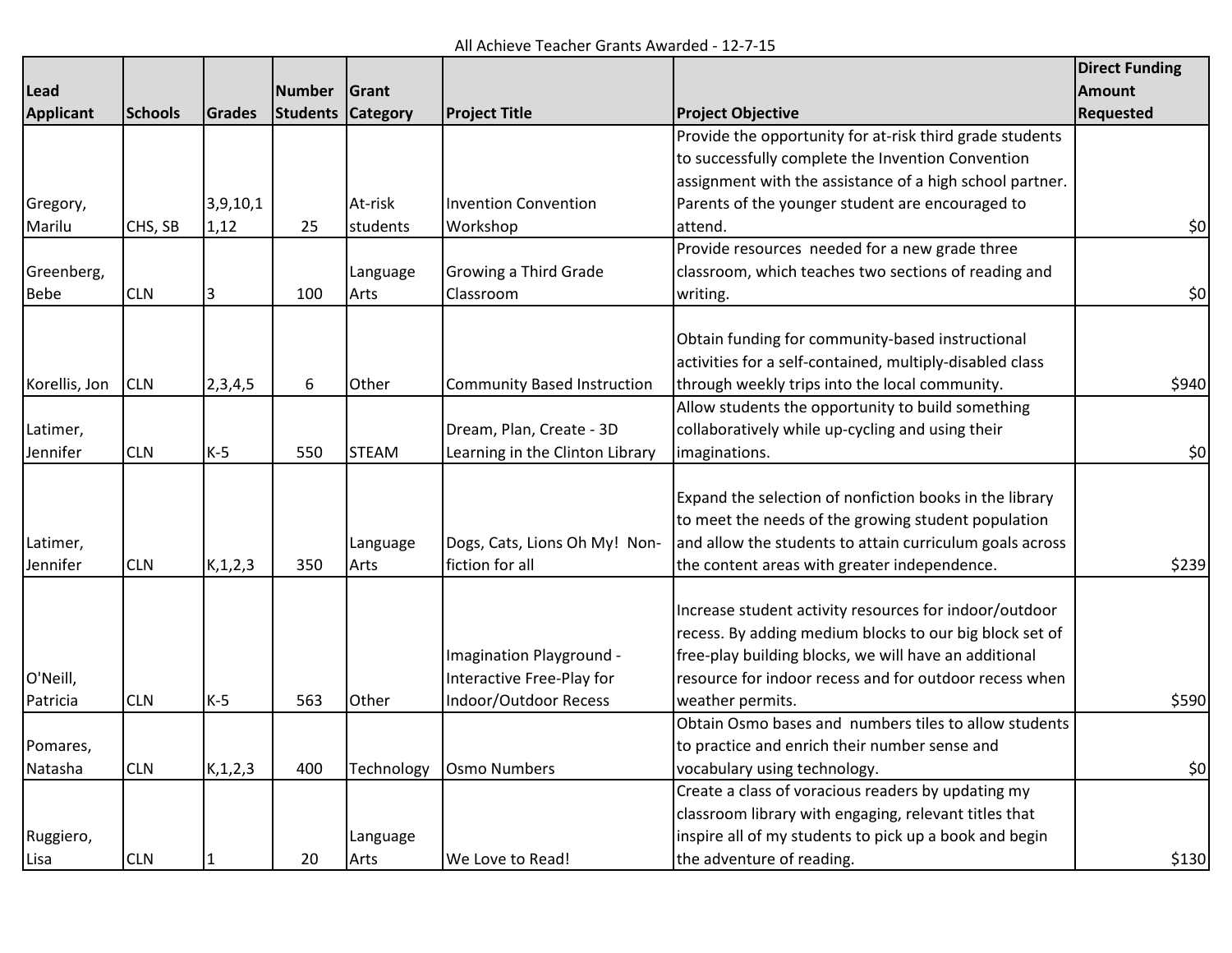All Achieve Teacher Grants Awarded - 12-7-15

|                  |                |               |                 |                 |                                   |                                                                                       | <b>Direct Funding</b> |
|------------------|----------------|---------------|-----------------|-----------------|-----------------------------------|---------------------------------------------------------------------------------------|-----------------------|
| Lead             |                |               | <b>Number</b>   | Grant           |                                   |                                                                                       | <b>Amount</b>         |
| <b>Applicant</b> | <b>Schools</b> | <b>Grades</b> | <b>Students</b> | <b>Category</b> | <b>Project Title</b>              | <b>Project Objective</b>                                                              | <b>Requested</b>      |
|                  |                |               |                 |                 |                                   | Provide new and replacement music stands to the                                       |                       |
|                  |                |               |                 |                 |                                   | growing elementary instrumental music programs at                                     |                       |
| Bloch,           |                |               |                 | Performing      |                                   | Tuscan, Seth Boyden, Clinton, South Mountain, and                                     |                       |
| Jasmine          | All elem       | 5             | 500             | Arts            | Taking a Stand, Part 2            | Jefferson Schcools.                                                                   | \$952                 |
|                  |                |               |                 |                 |                                   | Provide students with an individualized platform on                                   |                       |
| Beaumont,        |                |               |                 | Language        | Individualized Language Arts      | which to develop their language arts skills at their own                              |                       |
| Timothy          | <b>JEF</b>     |               | 46              | Arts            | Learning                          | speed.                                                                                | 50                    |
|                  |                |               |                 |                 |                                   | Build social and emotional awareness among our                                        |                       |
|                  |                |               |                 |                 |                                   | students through the engaging modality of theatre to                                  |                       |
|                  |                |               |                 |                 |                                   | highlight issues of bullying behavior, respect and                                    |                       |
|                  |                |               |                 |                 |                                   | 'New Kid:" Infusing Theatre and tolerance to support the inclusive learning community |                       |
| Cox, Caitlin     | <b>JEF</b>     | 3,4,5         | 500             | Other           | <b>Character Education</b>        | that we are.                                                                          | \$1,025               |
| Diegnan,         |                |               |                 |                 |                                   | Provide materials to support a STEM program in the                                    |                       |
| Jennifer         | <b>JEF</b>     | 3,4,5         | 500             | <b>STEAM</b>    | Makerspace for the Library        | form of a Makerspace in the library.                                                  | 50                    |
|                  |                |               |                 |                 |                                   | Teach students to utilize less paper when practicing                                  |                       |
|                  |                |               |                 |                 |                                   | their art ideas, making the art room more                                             |                       |
| Kruglinski,      |                |               |                 |                 | <b>Green Art Room/Drawing</b>     | environmentally friendly. Introduce "how to draw                                      |                       |
| Laura            | <b>JEF</b>     | 3,4,5         | 550             | Art             | Enrichment                        | books" for student use.                                                               | 50                    |
|                  |                |               |                 |                 |                                   | Provide multi-sensory supports to help our students                                   |                       |
|                  |                |               |                 |                 | <b>Sensory Regulation Chanels</b> | effectively engage, regulate, and focus to experience                                 |                       |
| Leary, Karen JEF |                | 3             | 47              | Other           | <b>Energy and Increases Focus</b> | greater success.                                                                      | \$1,188               |
|                  |                |               |                 |                 |                                   | Provide students with an individualized platform on                                   |                       |
| Newman,          |                |               |                 | Language        | Individualized Language Arts      | which to develop their language arts skills at their own                              |                       |
| Karon            | <b>JEF</b>     |               | 95              | Arts            | Learning                          | speed.                                                                                | 50                    |
|                  |                |               |                 |                 |                                   |                                                                                       |                       |
|                  |                |               |                 |                 |                                   | Facilitate kindergarten students' social skills by giving                             |                       |
|                  |                |               |                 |                 |                                   | them a rich environment in which to role-play, use                                    |                       |
| Codella,         |                |               |                 |                 | Pla- Based Learning in a          | imagination and work in a cooperative setting with                                    |                       |
| Margaret         | <b>MAR</b>     | к             | 23              | Other           | Social/Dramatic Center            | others. Also supports language arts and math skills.                                  | \$587                 |
|                  |                |               |                 |                 |                                   | Continue to support our Bucket Filling culture through                                |                       |
|                  |                |               |                 |                 |                                   | the use of visual aids to engage our young people in                                  |                       |
|                  |                |               |                 |                 |                                   | practicing this way of being and celebrating our inclusive                            |                       |
| Cox, Caitlin     | <b>MAR</b>     | K, 1, 2       | 500             | Other           | We Are Marshall Bucket Fillers    | learning community.                                                                   | \$840                 |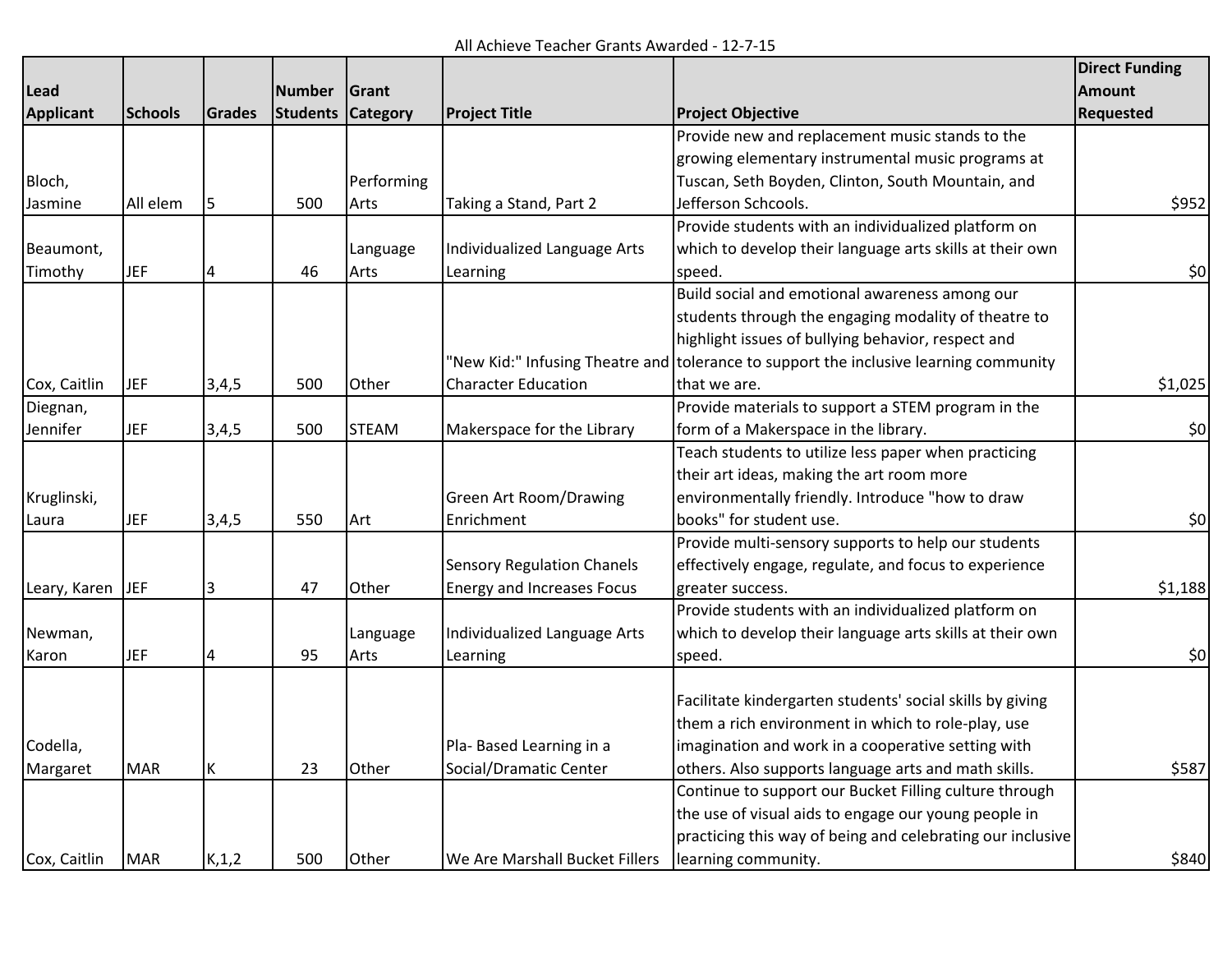All Achieve Teacher Grants Awarded - 12-7-15

|                  |                |         |                 |                 |                                    |                                                                                                   | <b>Direct Funding</b> |
|------------------|----------------|---------|-----------------|-----------------|------------------------------------|---------------------------------------------------------------------------------------------------|-----------------------|
| Lead             |                |         | <b>Number</b>   | Grant           |                                    |                                                                                                   | <b>Amount</b>         |
| <b>Applicant</b> | <b>Schools</b> | Grades  | <b>Students</b> | <b>Category</b> | <b>Project Title</b>               | <b>Project Objective</b>                                                                          | <b>Requested</b>      |
|                  |                |         |                 |                 |                                    |                                                                                                   |                       |
|                  |                |         |                 | Technology      |                                    | Support instruction using a tool that fosters student                                             |                       |
|                  |                |         |                 | Not             |                                    | learning in key co-curricular areas, while developing                                             |                       |
|                  |                |         |                 |                 |                                    | Primarily for OSMO where technology meets verbal reasoning, sequential processing, visual spatial |                       |
| Hart, Yves       | <b>MAR</b>     | К       | 22              | One Subject     | education                          | skills, non verbal reasoning and critical thinking skills.                                        | \$2,200               |
|                  |                |         |                 |                 |                                    | Use a wide variety of building materials and literature to                                        |                       |
|                  |                |         |                 |                 |                                    | engage students in challenging, motivating and                                                    |                       |
|                  |                |         |                 |                 |                                    | authentic learning opportunities that incorporate                                                 |                       |
| Merrigan,        |                |         |                 |                 | Building in Kindergarten - A       | mathematics, engineering, the arts, literacy and                                                  |                       |
| Heather          | <b>MAR</b>     | К       | 22              | <b>STEAM</b>    | <b>Bridge to Success</b>           | imagination.                                                                                      | \$471                 |
|                  |                |         |                 |                 |                                    |                                                                                                   |                       |
|                  |                |         |                 |                 |                                    | Purchase a sensory seating item (specifically bean bag                                            |                       |
|                  |                |         |                 |                 | <b>Sensory Seating for Special</b> | furniture) for each of the 11 classrooms at Marshall                                              |                       |
| Proietto,        |                |         |                 | At-risk         | <b>Education Classrooms at</b>     | Elementary School, which has a population of 90+                                                  |                       |
| Vanessa          | <b>MAR</b>     | K, 1, 2 | 90              | students        | Marshall                           | classified Special Education students.                                                            | \$2,066               |
|                  |                |         |                 |                 |                                    | Introduce students to storytelling from another cultures                                          |                       |
| Poutre,          | MAR, SM-       |         |                 |                 |                                    | and encourage them to create their own Kamishibai                                                 |                       |
| Janine           | <b>SMA</b>     | $K-5$   | 1150            | Other           | Storytelling Through Kamishibai    | Stories to present.                                                                               | 50                    |
|                  |                |         |                 |                 |                                    | Continue to make Model UN accessible to a diverse                                                 |                       |
|                  |                |         |                 |                 |                                    | group of students at MMS and continue to prepare                                                  |                       |
|                  |                |         |                 |                 | Maplewood Middle School            | them to be better global citizens of an ever changing                                             |                       |
| Gold, Marc       | <b>MMS</b>     | 6,7,8   | 50              | Other           | Model UN                           | world.                                                                                            | \$9,300               |
|                  |                |         |                 |                 |                                    | Purchase "Learning to Breathe: A Mindfulness                                                      |                       |
|                  |                |         |                 |                 |                                    | Curriculum" to teach mindfulness to students who                                                  |                       |
|                  |                |         |                 | At-risk         | Learning to Breathe: A             | participate in the In-School Therapeutic Program (ISTEP)                                          |                       |
| Pitucco, Amy MMS |                | 6,7,8   | 12              | students        | Mindfulness Curriculum             | at Maplewood Middle School.                                                                       | \$0                   |
|                  |                |         |                 |                 |                                    |                                                                                                   |                       |
|                  |                |         |                 |                 |                                    | Establish a Spanish Junior Society at Maplewood Middle                                            |                       |
|                  |                |         |                 |                 |                                    | School through which we will develop cultural events                                              |                       |
| Seltzer,         |                |         |                 | World           |                                    | and service projects to promote cultural awareness and                                            |                       |
| Laurence         | <b>MMS</b>     | 6,7,8   | 800             | Language        | Spanish Junior Honor Society       | commitment to excellence among all our students.                                                  | \$0                   |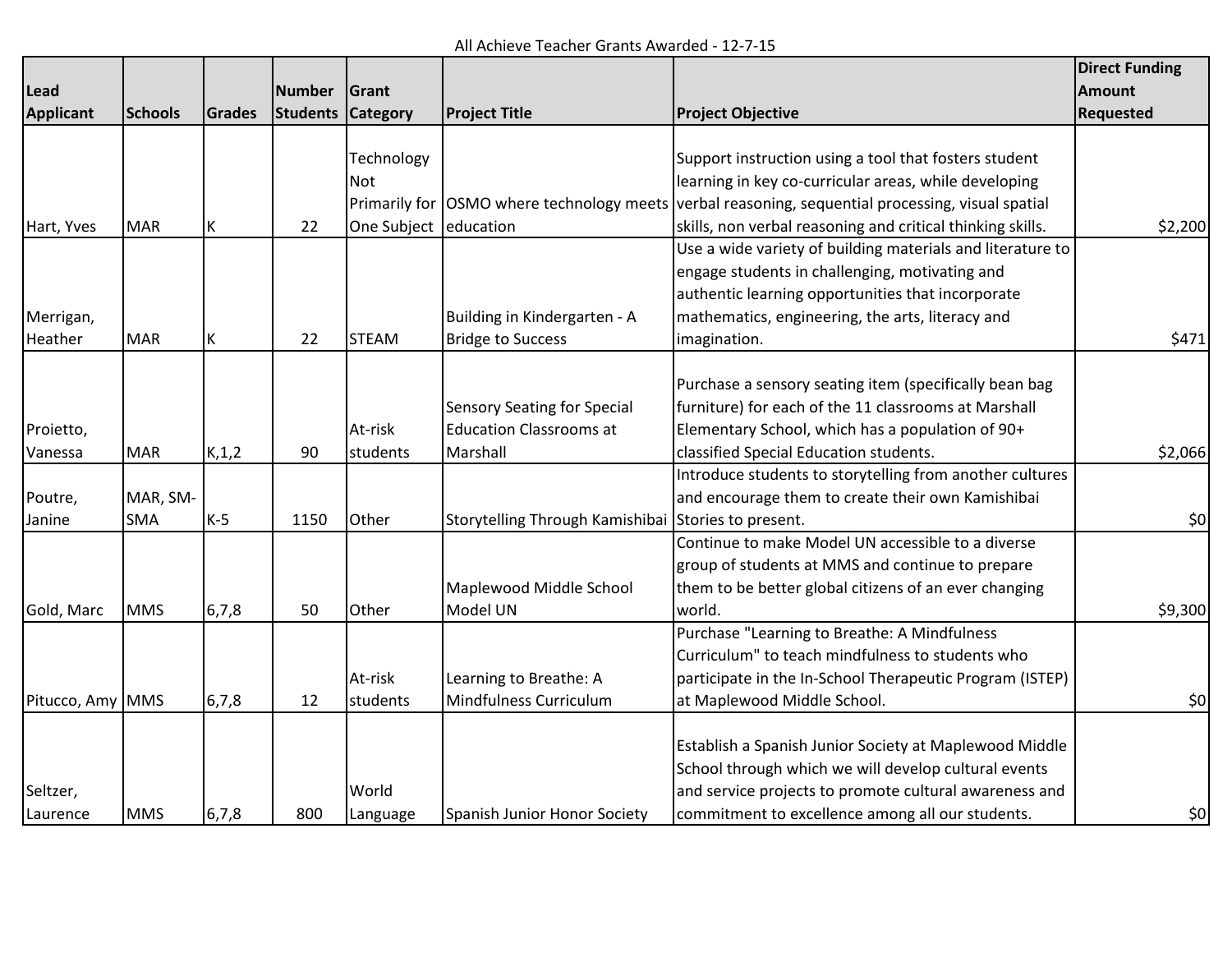All Achieve Teacher Grants Awarded - 12-7-15

|                    |                |           |               |                 |                                     |                                                           | <b>Direct Funding</b> |
|--------------------|----------------|-----------|---------------|-----------------|-------------------------------------|-----------------------------------------------------------|-----------------------|
| Lead               |                |           | <b>Number</b> | Grant           |                                     |                                                           | <b>Amount</b>         |
| <b>Applicant</b>   | <b>Schools</b> | Grades    | Students      | <b>Category</b> | <b>Project Title</b>                | <b>Project Objective</b>                                  | Requested             |
|                    |                |           |               |                 |                                     |                                                           |                       |
|                    |                |           |               |                 |                                     | MMS has created a flexible schedule to reach some of      |                       |
|                    |                |           |               |                 |                                     | the at-risk 8th grade students. The purposes of the       |                       |
|                    |                |           |               |                 |                                     | Future Leaders group is to help our at-risk students      |                       |
| Spriggs,           |                |           |               | At-risk         |                                     | navigate the social, emotional and educational            |                       |
| <b>Desiree</b>     | <b>MMS</b>     | 8         | 20            | students        | <b>Future Leaders</b>               | challenges that exist within the building.                | \$1,000               |
|                    |                |           |               |                 |                                     |                                                           |                       |
|                    |                |           |               | Technology      |                                     |                                                           |                       |
|                    |                |           |               | Not             |                                     | Provide technology for speech services so district-wide   |                       |
|                    |                | 1,2,3,4,5 |               | Primarily for   |                                     | technology applications can be integrated into therapy    |                       |
| Leick, Diane       | MMS, SB        | ,6,7,8    | 30            |                 | One Subject   Technology for Speech | sessions.                                                 | \$1,120               |
|                    |                |           |               |                 |                                     | Reinforce information students learn in social studies by |                       |
|                    |                |           |               |                 |                                     | reading a book written by a Holocaust survivor, and give  |                       |
|                    | MMS,           |           |               | Social          | Four Perfect Pebbles Author         | them the unique opportunity to meet and interact with     |                       |
| Elson, Anna        | SOM            | 6         | 200           | <b>Studies</b>  | Study                               | the author.                                               | \$0                   |
|                    | All elem       |           |               |                 |                                     |                                                           |                       |
|                    | and            |           |               |                 |                                     | Provide Achieve site supervisors and volunteer tutors     |                       |
| Weiland,           | middle         |           |               |                 |                                     | with an engaging and well-targeted on-line tutoring       |                       |
| Karen              | schools        | $K-8$     | 200           | Other           | MobyMax                             | program that is aligned to the core curriculum.           | \$0]                  |
|                    |                |           |               |                 |                                     | Provide reading resources for parents of lower-level      |                       |
|                    |                |           |               |                 |                                     | readers to reinforce decoding, vocabulary,                |                       |
|                    |                |           |               | Parent          | <b>Parent-School Reading</b>        | comprehension, and fluency skills with their children at  |                       |
| Gergel, Jillian SB |                | K, 1, 2   | 60            | Outreach        | Connnection                         | home.                                                     | \$713                 |
|                    |                |           |               |                 |                                     |                                                           |                       |
|                    |                |           |               |                 |                                     | Create a Chef's Closet filled with cooking supplies to be |                       |
|                    |                |           |               |                 |                                     | used to on a weekly basis to prepare food grown in        |                       |
| Kelly, Lynn        | <b>SB</b>      | $K-5$     | 519           | Health          | Seth Boyden's Garden to Table       | Strawberry Fields, the Seth Boyden teaching garden.       | \$0]                  |
|                    |                |           |               |                 |                                     | Integrate science and literacy into third grade           |                       |
|                    |                |           |               |                 |                                     | classrooms using hands-on experiments, opportunities      |                       |
|                    |                |           |               |                 |                                     | to debate scientific ideas based on evidence, and         |                       |
| Maciorowski,       |                |           |               |                 |                                     | learning about careers within the science and             |                       |
| KristaJane         | <b>SB</b>      |           | 22            | Science         | New and Improved Science            | engineering fields.                                       | \$0]                  |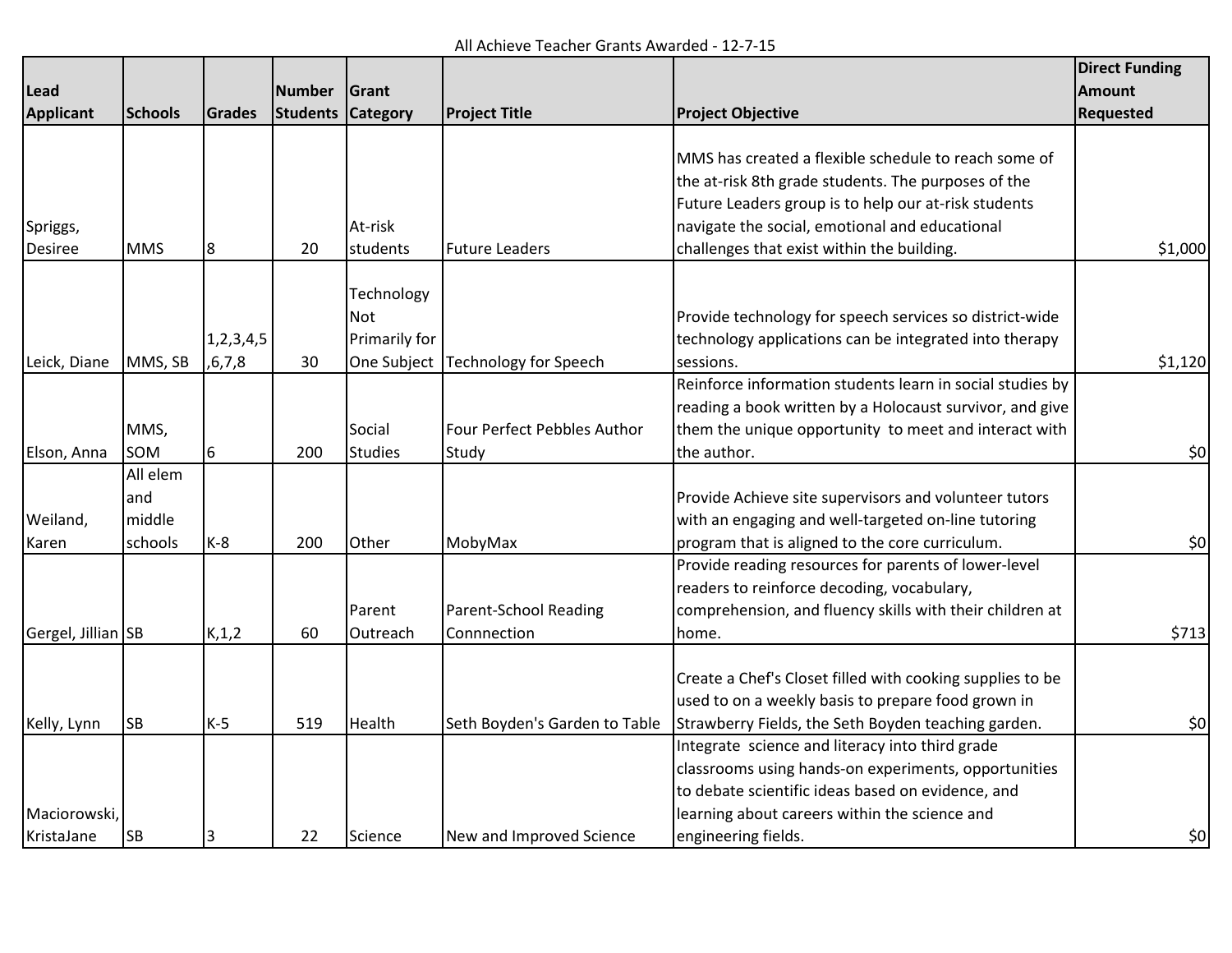All Achieve Teacher Grants Awarded - 12-7-15

|                     |                |            |                 |                 |                              |                                                                                | <b>Direct Funding</b> |
|---------------------|----------------|------------|-----------------|-----------------|------------------------------|--------------------------------------------------------------------------------|-----------------------|
| <b>Lead</b>         |                |            | <b>Number</b>   | Grant           |                              |                                                                                | <b>Amount</b>         |
| <b>Applicant</b>    | <b>Schools</b> | Grades     | <b>Students</b> | <b>Category</b> | <b>Project Title</b>         | <b>Project Objective</b>                                                       | Requested             |
|                     |                |            |                 |                 |                              | Create two maker spaces in the Seth Boyden library to                          |                       |
|                     |                |            |                 |                 |                              | promote STEAM education. Students can explore basic                            |                       |
|                     |                |            |                 |                 |                              | science concepts and create independent artwork while                          |                       |
| Patton,             |                |            |                 |                 | Maker Space for STEAM        | actively engaging with text to continue to promote                             |                       |
| Jacquelyn           | <b>SB</b>      | $K-5$      | 575             | Other           | education                    | learning.                                                                      | \$0                   |
|                     |                |            |                 |                 |                              |                                                                                |                       |
|                     |                |            |                 |                 |                              | Provide instruments, literature, and teacher training                          |                       |
|                     |                |            |                 |                 |                              | materials in the Orff Schulwerk approach which will                            |                       |
|                     |                |            |                 |                 |                              | enhance the general music program for all students in                          |                       |
| Yesowitz,           |                |            |                 | Performing      |                              | grades K-5 to provide every student the opportunity to                         |                       |
| Risa                | SB             | $K-5$      | 522             | Arts            | <b>Orff and Running</b>      | participate in music studies.                                                  | \$7,646               |
|                     |                |            |                 |                 |                              |                                                                                |                       |
|                     |                |            |                 |                 |                              | Provide teachers and social workers with resources and                         |                       |
|                     |                |            |                 |                 |                              | support to help students who are dealing with many                             |                       |
| Campbell,           |                |            |                 |                 |                              | different emotions. The grant will also provide students                       |                       |
| Catherine           | SM-SMA         | K, 1, 2, 3 | 370             | Health          | The Worry Woos To the Rescue | with exciting stories and characters they can relate to.                       | \$176                 |
|                     |                |            |                 |                 |                              | Provide a highly effective and engaging math fact                              |                       |
|                     |                |            |                 |                 |                              | fluency program for all students in grades 2-5, in which                       |                       |
| Ducharme,           |                |            |                 |                 |                              | they master all basic facts (addition, subtraction,                            |                       |
| Michelle            | SM-SMA         | 2,3,4,5    | 400             | Math            | <b>Reflex Math</b>           | multiplication and division).                                                  | 50                    |
|                     |                |            |                 |                 |                              |                                                                                |                       |
|                     |                |            |                 |                 |                              | Improve health and Increase wellness-awareness of our                          |                       |
|                     |                |            |                 |                 |                              | SOMS community by providing free health screenings,                            |                       |
|                     |                |            |                 |                 |                              | The 2nd Annual SOMS Wellness engaging activities and performances, interactive |                       |
| Cahill, Allison SOM |                | 6,7,8      | 800             | Health          | Extravaganza                 | demonstrations, and information.                                               | \$1,570               |
| Corino,             |                |            |                 |                 | Project Ahead Math           | Give students daily access to Chromebooks in their                             |                       |
| Ashley              | SOM            | 6,7,8      | 65              | Math            | <b>Chromebook Cart</b>       | Project Ahead math course.                                                     | \$7,260               |
|                     |                |            |                 |                 |                              |                                                                                |                       |
|                     |                |            |                 |                 |                              | Obtain funding for community-based instructional                               |                       |
| Dennehy,            |                |            |                 |                 | Living and Learning in the   | activities for a self-contained multiply-disabled class                        |                       |
| Caitlin             | SOM            | 6,7,8      | 9               | Other           | Community                    | through weekly trips into the local community.                                 | \$1,205               |
|                     |                |            |                 |                 |                              | Assist students in establishing and maintaining positive                       |                       |
|                     |                |            |                 |                 |                              | peer relationships through peer groups led by their                            |                       |
| Dios, Kelli         | SOM            | 6,7,8      | 400             | Other           | <b>Community Building</b>    | guidance counselor.                                                            | \$213                 |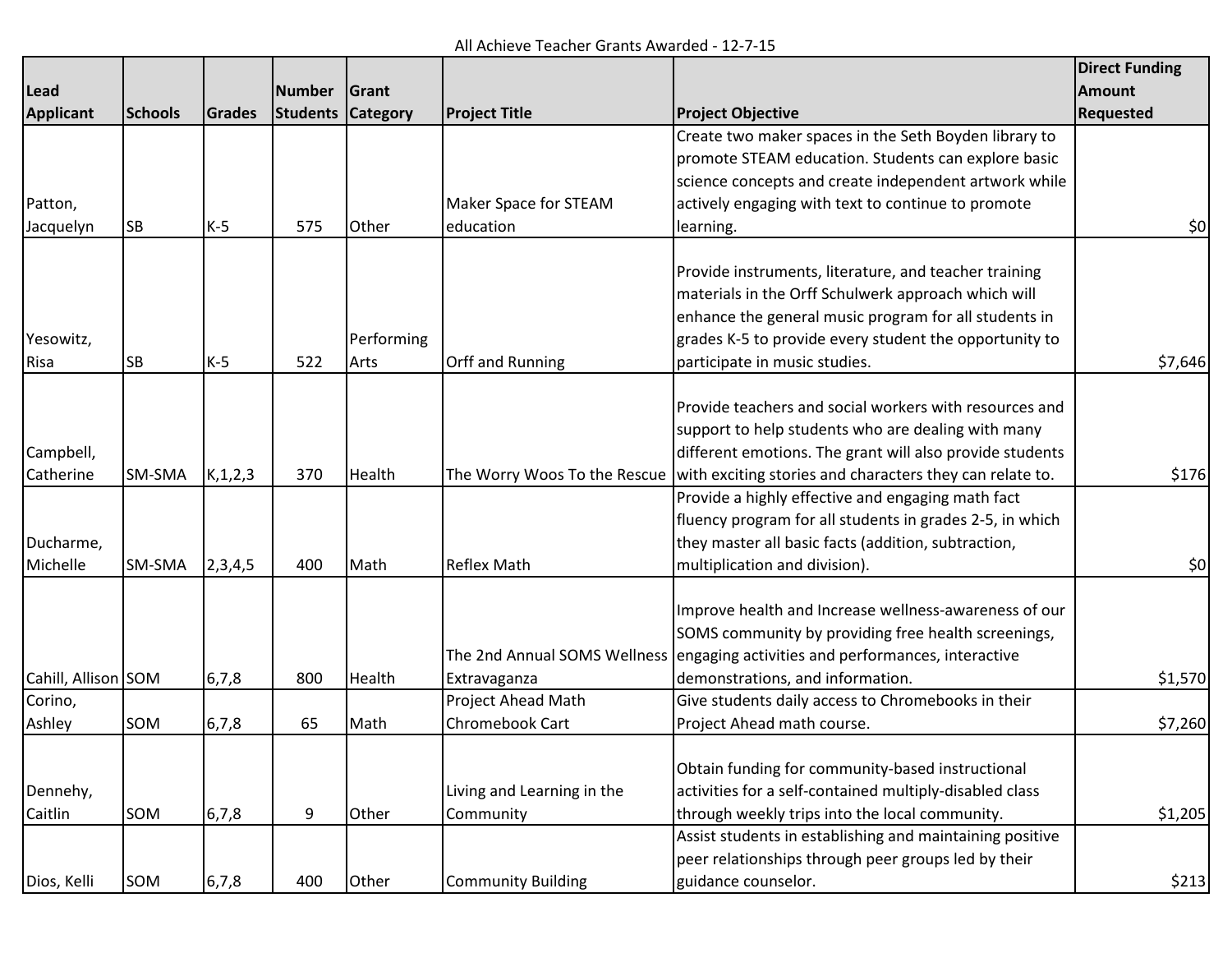All Achieve Teacher Grants Awarded - 12-7-15

|                  |                |         |          |                 |                               |                                                         | <b>Direct Funding</b> |
|------------------|----------------|---------|----------|-----------------|-------------------------------|---------------------------------------------------------|-----------------------|
| <b>Lead</b>      |                |         | Number   | Grant           |                               |                                                         | <b>Amount</b>         |
| <b>Applicant</b> | <b>Schools</b> | Grades  | Students | <b>Category</b> | <b>Project Title</b>          | <b>Project Objective</b>                                | <b>Requested</b>      |
|                  |                |         |          |                 |                               |                                                         |                       |
|                  |                |         |          |                 |                               | Improve student learning through technology by          |                       |
| DiPietro,        |                |         |          |                 |                               | adapting to students' individual needs and, creating an |                       |
| Juliann          | SOM            | 8       | 11       | Technology      | Reading.com                   | improved and innovative learning environment.           | \$1,120               |
|                  |                |         |          |                 |                               | Provide special education students the opportunity to   |                       |
|                  |                |         |          |                 |                               | have regular access to technology to improve and        |                       |
| Gilligan,        |                |         |          |                 |                               | enhance their organization and overall academic         |                       |
| Holly            | SOM            | 6       | 20       | Other           | Chromebook 8                  | performance.                                            | \$1,120               |
|                  |                |         |          |                 |                               |                                                         |                       |
|                  |                |         |          |                 |                               | Acquire an additional 30 Chromebooks in the 7th grade   |                       |
| Hannen,          |                |         |          |                 |                               | math classrooms to make differentiated and technology-  |                       |
| Katherine        | SOM            |         | 75       | Math            | <b>Taking Math Online</b>     | infused instruction accessible to all students.         | \$6,160               |
|                  |                |         |          |                 |                               |                                                         |                       |
|                  |                |         |          |                 |                               | Provide students with the Model United Nations          |                       |
| Karis,           |                |         |          |                 | South Orange Middle School    | experience. Arrange for students to attend multiple     |                       |
| Katerina         | SOM            | 6, 7, 8 | 40       | Other           | Model UN                      | Model United Nations simulated conferences.             | \$2,570               |
| Lopes,           |                |         |          | Language        |                               | Provide copies of grade-level text to all 7th grade     |                       |
| Kashon           | SOM            |         | 300      | Arts            | Literature for All Learners   | students.                                               | \$4,984               |
| Steiner,         |                |         |          | Equipment/F     |                               | Outfit a classroom at SOMS with desks for all students  |                       |
| Alison           | SOM            | 6       | 125      | acilities       | Stand Up for Education        | to pilot standing up while learning.                    | \$3,894               |
|                  |                |         |          |                 |                               |                                                         |                       |
|                  |                |         |          | Technology      |                               |                                                         |                       |
|                  |                |         |          | Not             |                               |                                                         |                       |
| Kao,             |                |         |          | Primarily for   |                               | Obtain 20 Chromebooks to be used in the special         |                       |
| Kimberly         | <b>TUS</b>     | 3,4,5   | 50       | One Subject     | Chromebooks and Carts         | education setting.                                      | \$4,082               |
|                  |                |         |          |                 | <b>Wireless Interactive</b>   | Fund the purchase of five Wireless Interactive          |                       |
| Nelson, Joi      | TUS            |         | 98       | Technology      | Whiteboards!!                 | Whiteboard Systems.                                     | 50                    |
|                  |                |         |          |                 |                               | Provide students, parents, and caregivers access to     |                       |
|                  |                |         |          |                 |                               | electronic versions of books (eBooks) for the ROAR      |                       |
|                  |                |         |          |                 | eBooks for the ROAR Book in a | (Respect Others Act Responsibly) program for 650        |                       |
| Popp, Amy        | <b>TUS</b>     | $K-5$   | 650      | Technology      | Bag Program                   | students at Tuscan School in K-5th grades.              | \$409                 |
|                  |                |         |          |                 |                               | Grow all of our readers and close achievement gaps by   |                       |
|                  |                |         |          |                 |                               | supplying students K-5 with a wide range of books from  |                       |
| Sinclair,        |                |         |          | Language        |                               | which to choose in classroom libraries. The research    |                       |
| Claire           | <b>TUS</b>     | $K-5$   | 645      | Arts            | A Book for EVERY Reader!      | supports our mission.                                   | \$14,787              |